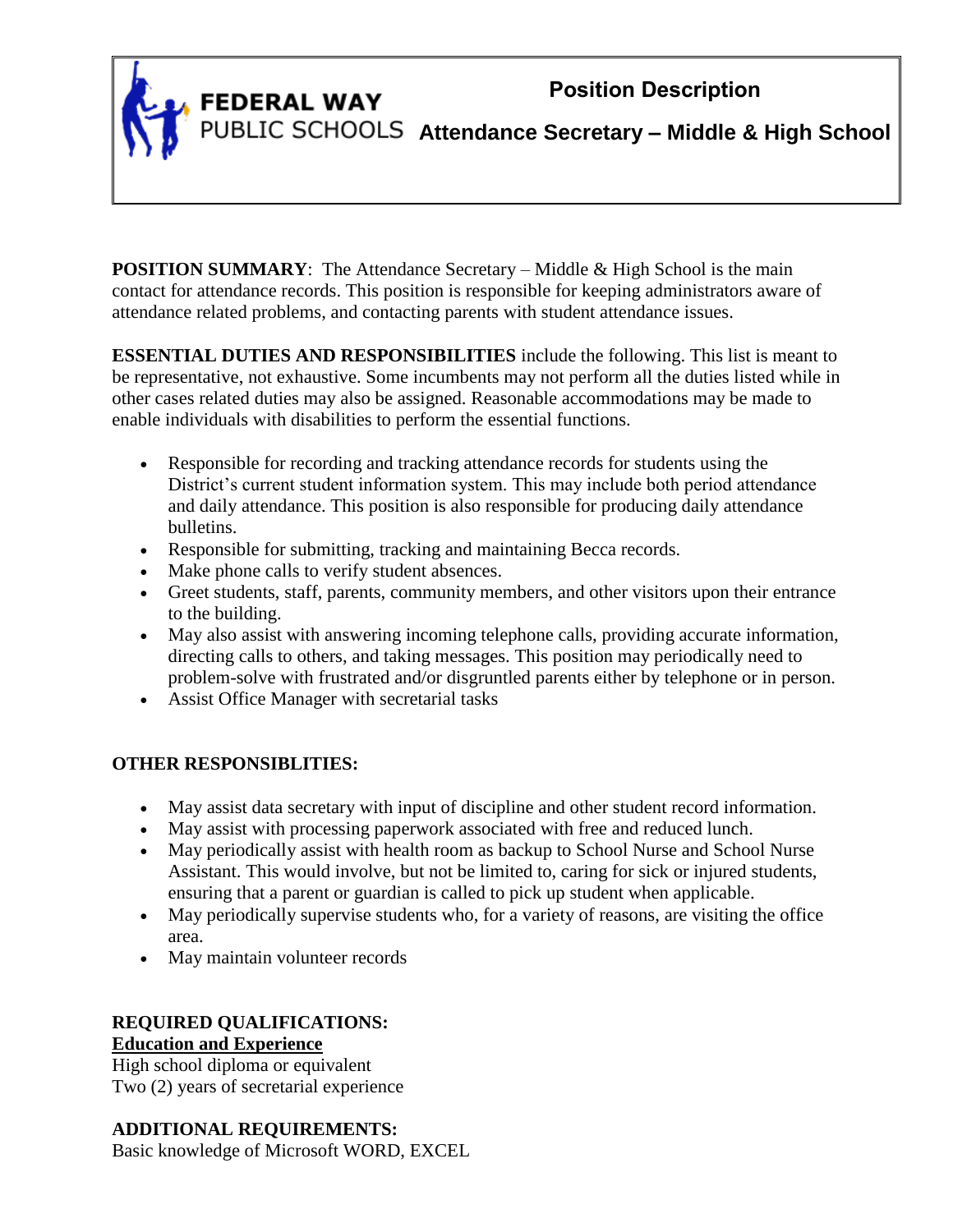District's Student Information System or can learn the program within 3 months of hire Positive evaluations

### **CONDITION OF EMPLOYMENT:**

Criminal background clearance Work scheduled hours on a consistent basis Valid Washington State Driver's License

### **KNOWLEDGE OF:**

School board policies and procedures Microsoft WORD and EXCEL District's Student Information System Database Management

### **ABILITY TO:**

Organize and perform job responsibilities efficiently and independently without close supervision Pay strict attention to detail Demonstrate proficiency with an e-mail system Demonstrate basic knowledge modern technology and willingness and ability to increase knowledge to proficiency Remain flexible; able to cope with frequent interruptions as part of a daily routine and shift priorities to meet required deadlines Speak, read and follow written or verbal communications Exhibit proper telephone etiquette Practice effective safety and security within individual work routines Develop and maintain positive customer relations with staff students, parents, and the public in a multicultural and multiracial community. Cope with and assist angry or distraught students, parents, and other community members Work collaboratively with District staff and promote teamwork with co-workers Practice ethical and professional standards of conduct including the requirements of confidentiality Abide by Federal Way Public Schools' Policies and Procedures Perform the essential functions of the job with or without reasonable accommodations

### **REQUIRED KNOWLEDGE, SKILLS AND ABILITIES RELATED TO CULTURAL COMPETENCE AND EQUITY:**

Knowledge/awareness of own cultural identity and how this influences behavior, and desire to learn about the cultural identity of others.

Ability to establish and nurture an environment that promotes cultural competence and equitable treatment of staff, students, and patrons of the District.

Ability to understand and hold self and others accountable for promoting the Federal Way Public Schools' commitment to "Each Scholar: A Voice. A Dream. A Bright Future."

Ability to recognize that each person is a unique individual even as we celebrate their group cultural heritage.

**PHYSICAL DEMANDS:** The physical demands described here are representative of those that must be met by an employee to successfully perform the essential functions of this job. Reasonable accommodations may be made to enable individuals with disabilities to perform the essential functions.